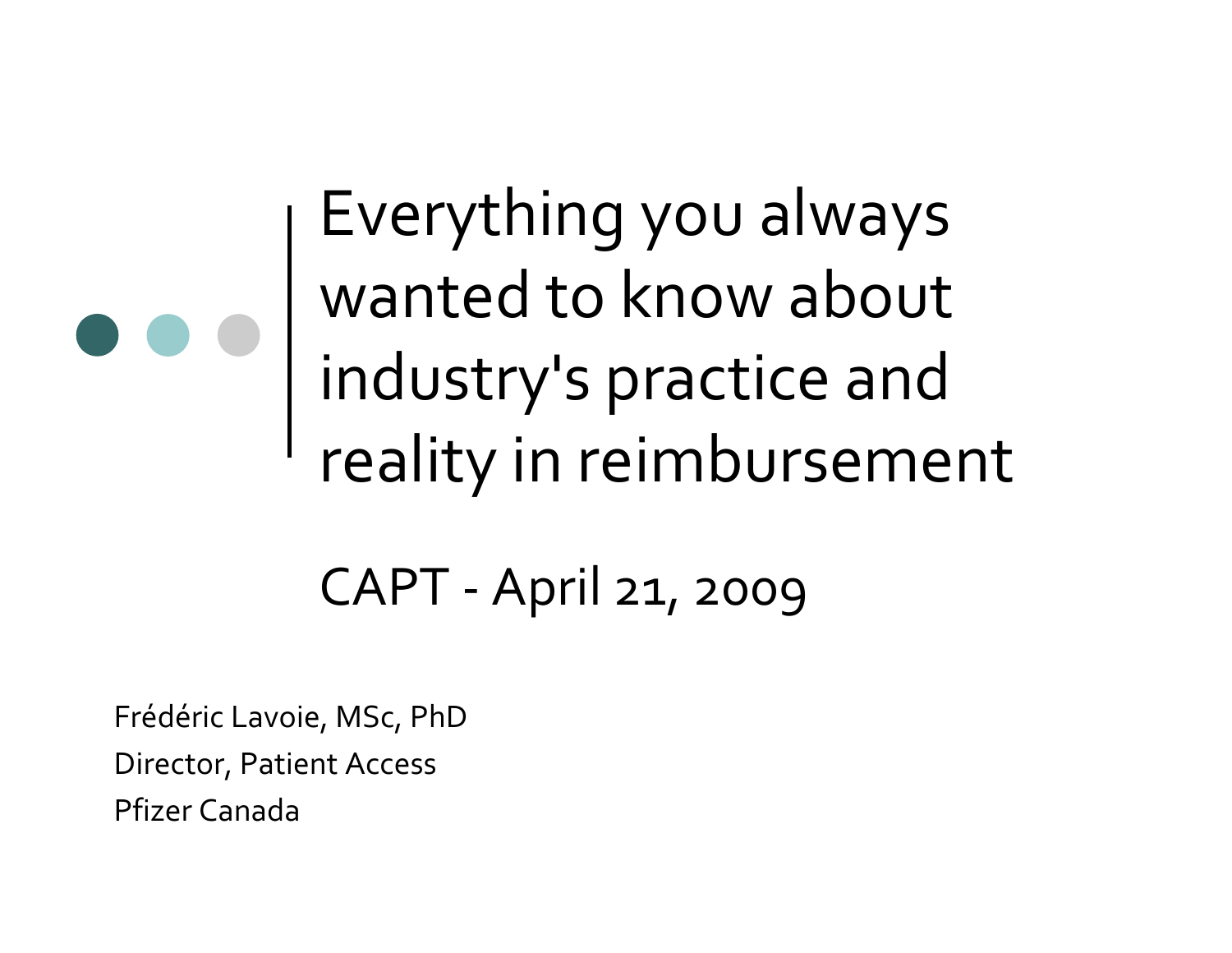## Situational Analysis

- o >100 submissions produced by manufacturers have been reviewed
	- $\bullet\,$  Measuring industry's performance by the proportion of positive recommendations  $= 51\%$
	- **Publications, guidelines and presentations have** provided industry with signals of what is expected of them:
		- $\bullet$  Standard set of evidence as required by regulatory agencies (placebo controlled trials supporting efficacy and safety)
		- $\bullet$  Experimental evidence reducing uncertainty as to the medicine's performance in real‐life clinical context
			- Comparative data
			- Reliance on validated surrogate markers
			- Morbidity / mortality outcomes data
			- Objective outcomes vs subjective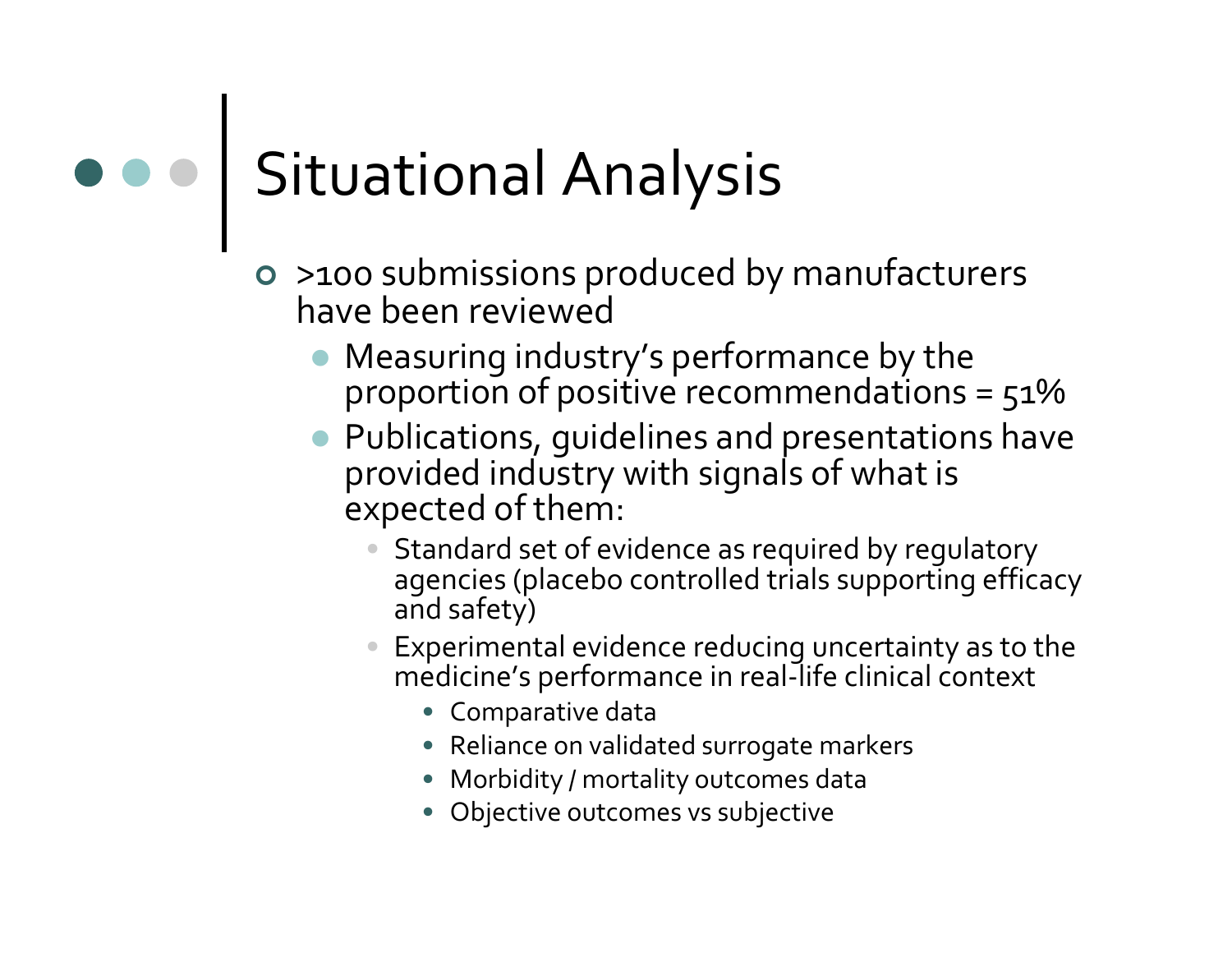

| Two elements appears to be key drivers of CDR decision making – Evidence and drug price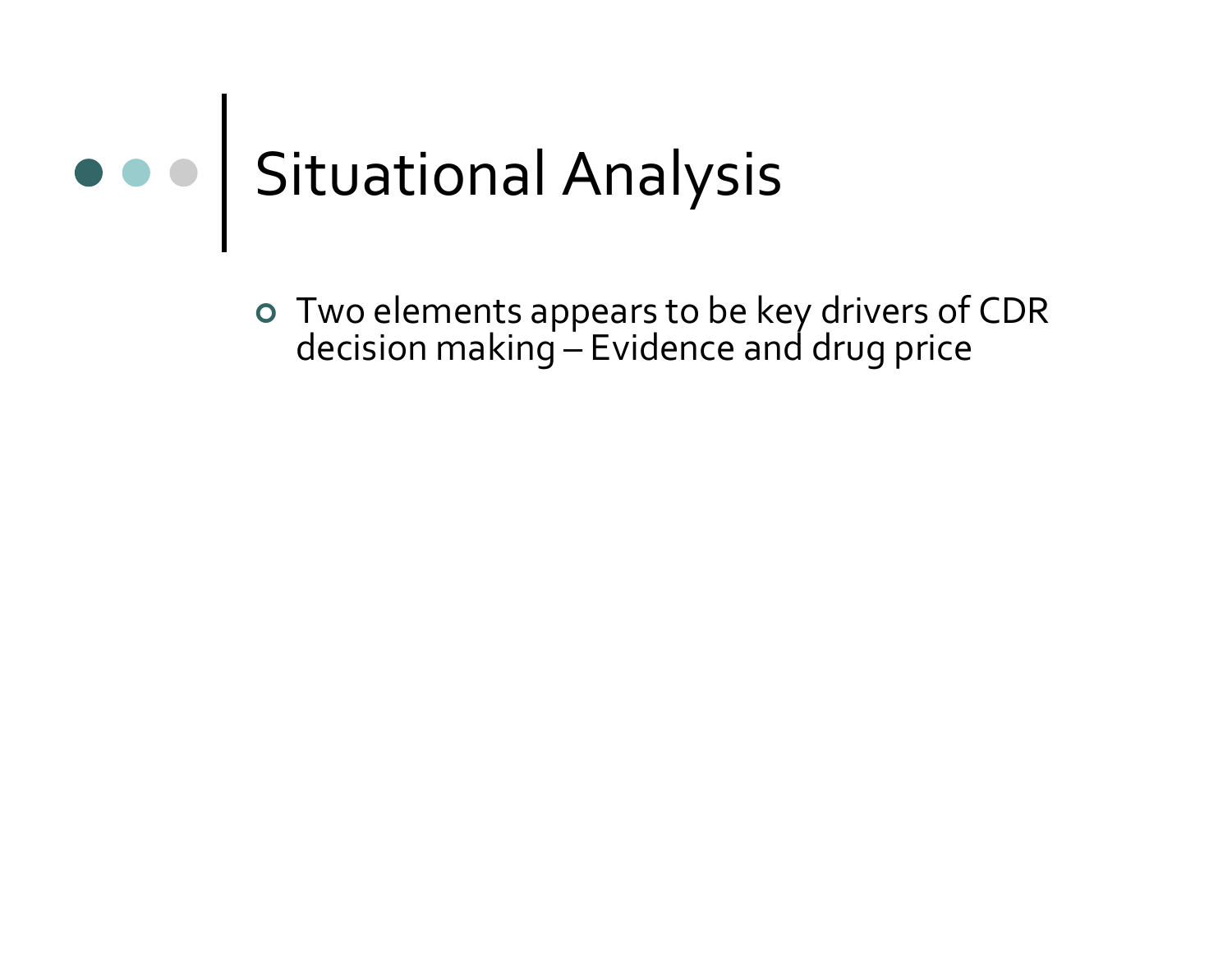# o o o | The evidence...

- Predominantly defined by requlatory agencies which offer relative predictability
	- Pre-determined risk/benefit thresholds
	- · informed R&D investment decisions
	- relatively high certainty on Pr(NOC)
- Evidence is increasingly expensive to gather with decreasing returns for the risks undergone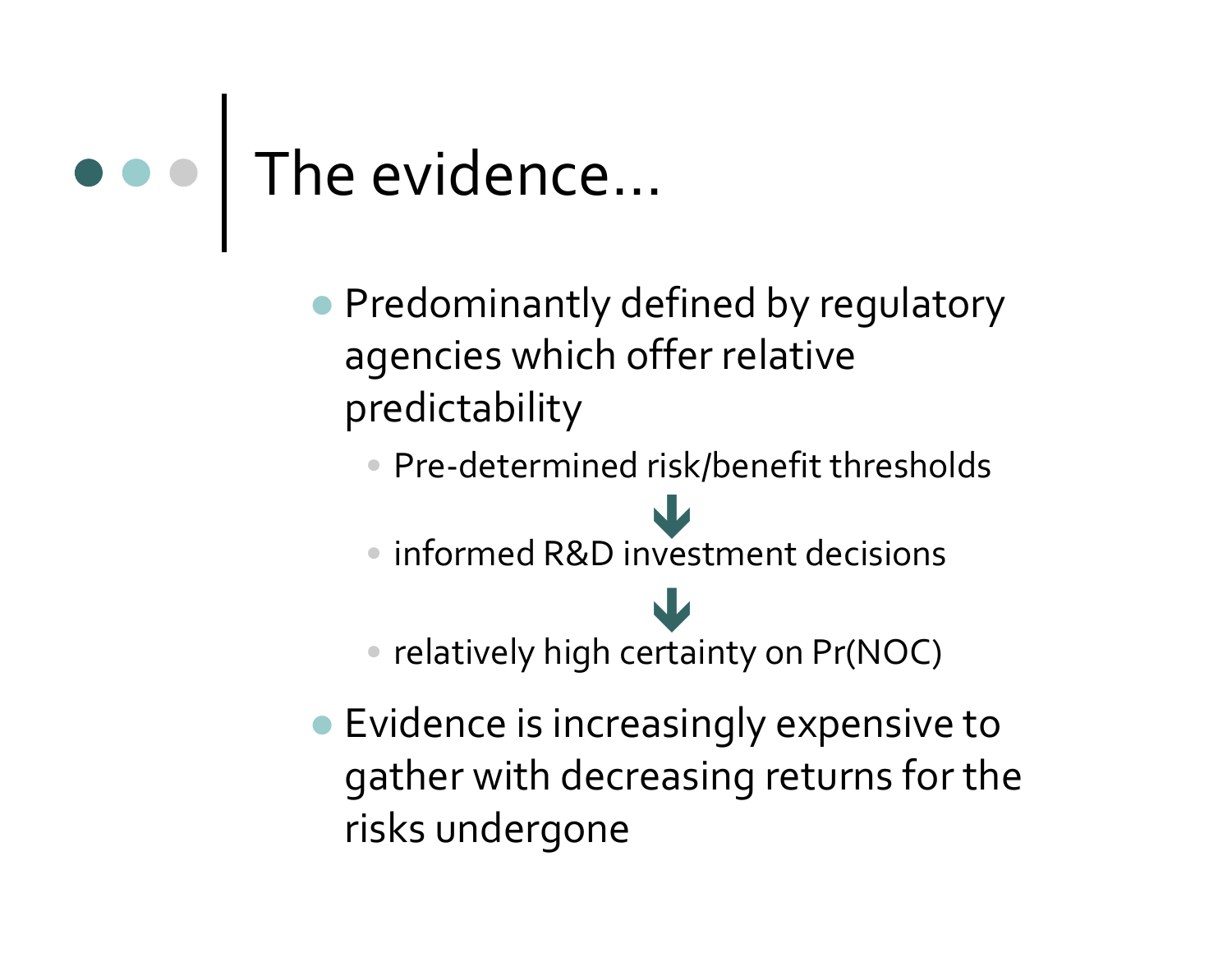#### Despite higher R&D spending, the number of drug approvals has been decreasing

- **Pharma Research & Development increased 137%**
- **Pharma New Molecular Entity (NME) approvals were down 63%**



Source: Tim Anderson, Bernstein Research, Bernstein estimates and analysis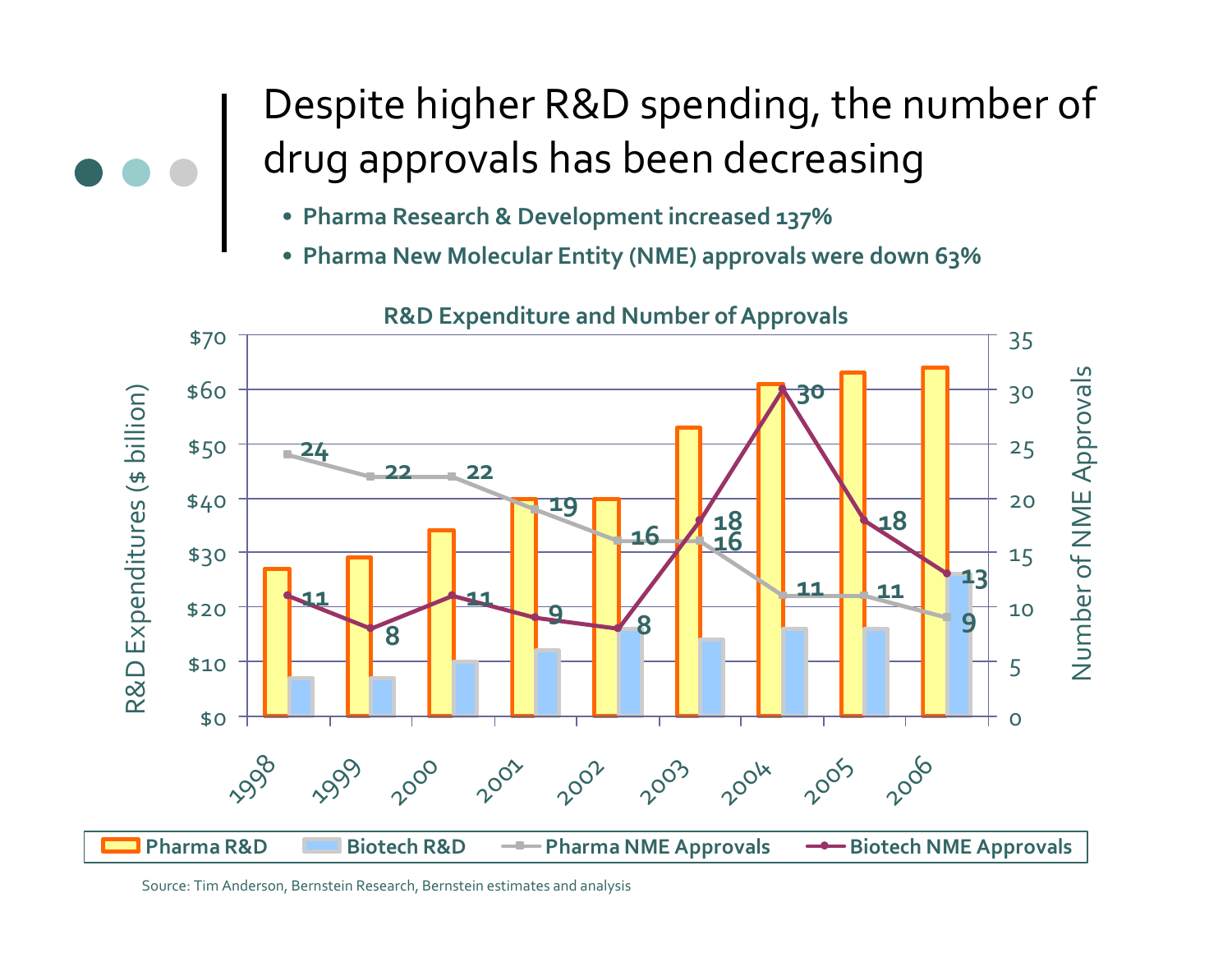#### Pharma growth has slowed significantly

**Global pharmaceutical sales and growth rate (1998‐2008)**

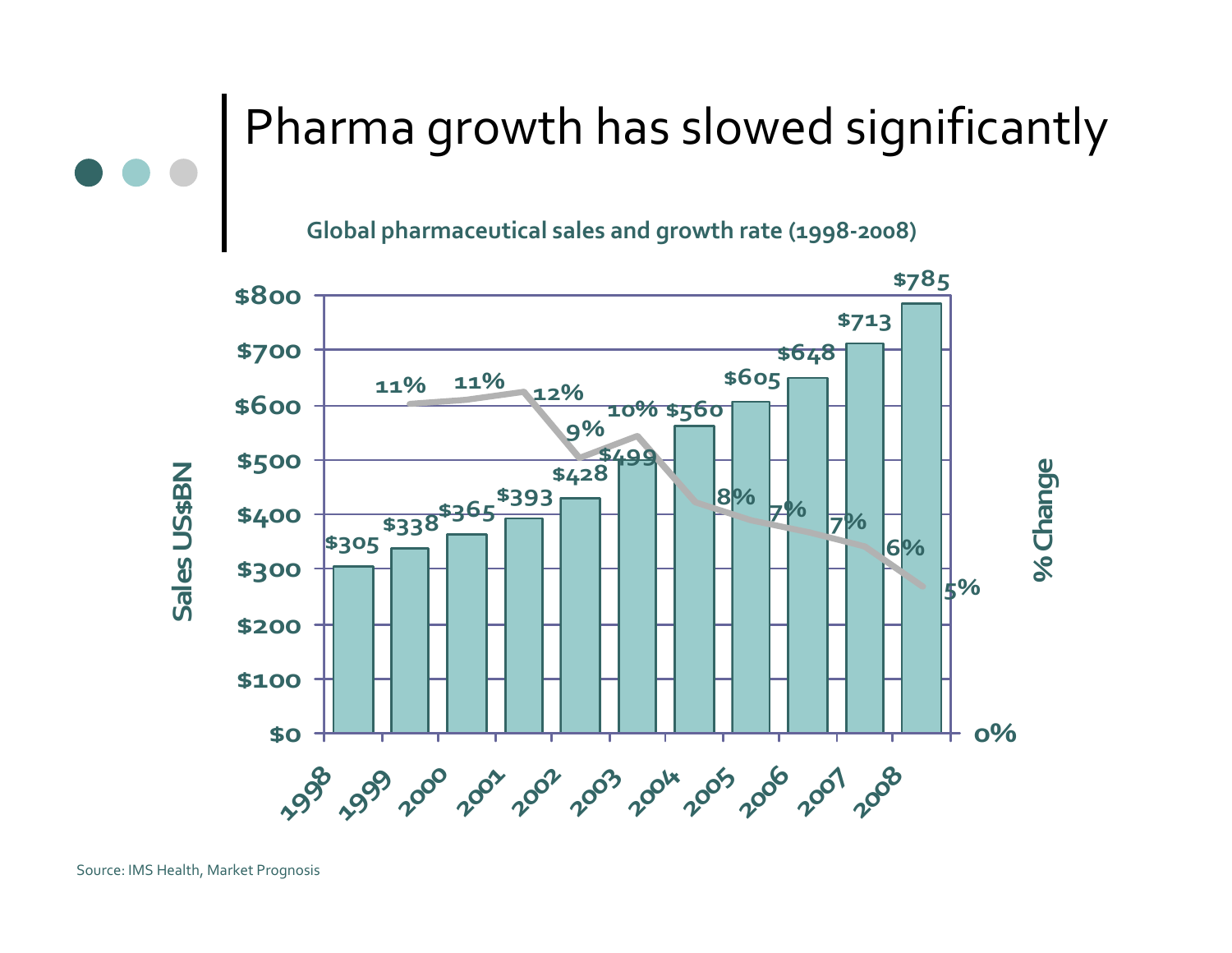

**Source: DiMasi, JA, Hansen, RW,Grabowski, HG.The Price of Innovation: new estimates of drug development costs. J***ournal of Health Economics***. 2003; 22:151‐185.**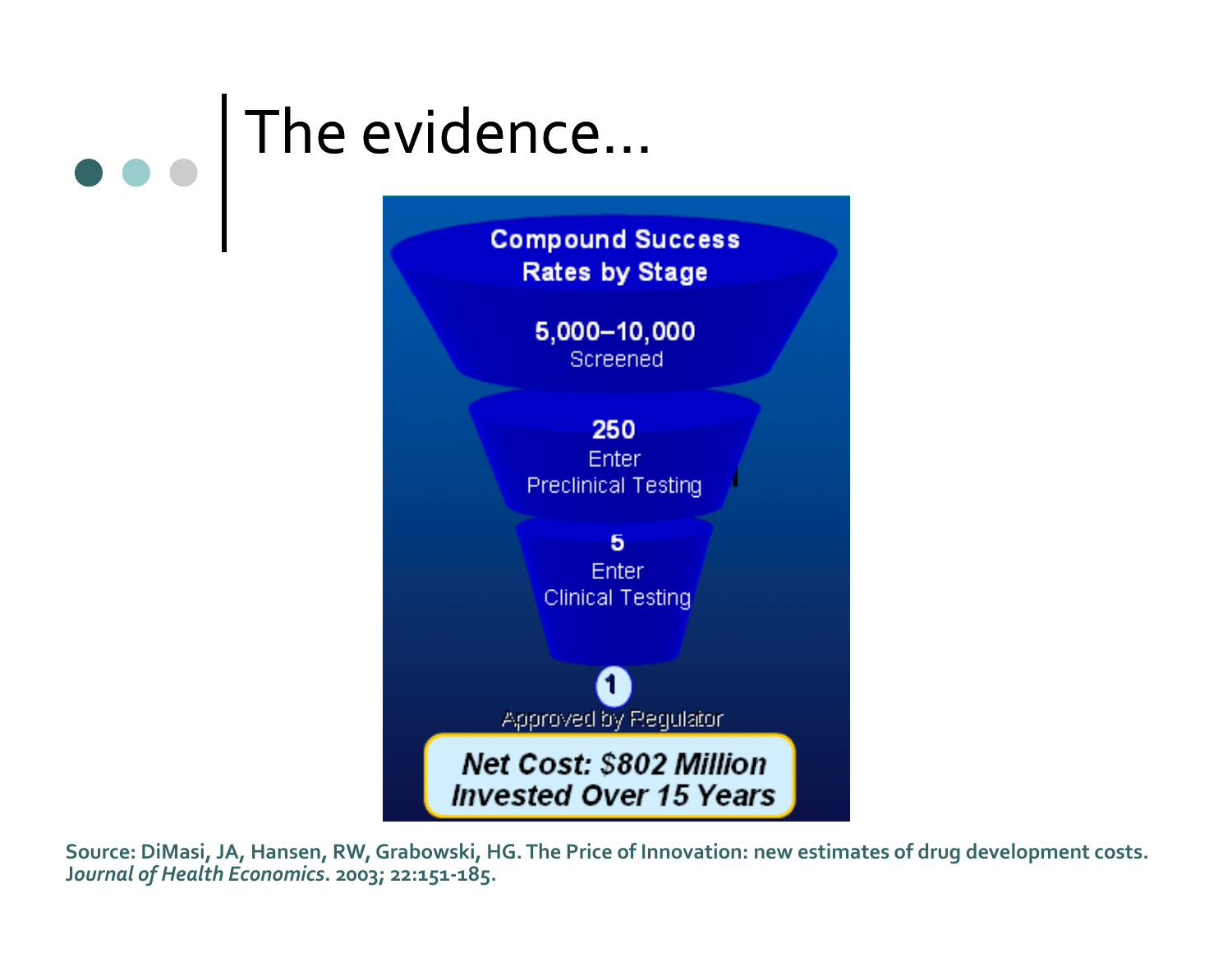

| Year of CDR<br>reviews             | # of reviews                        | Publications: Peer-reviewed,<br>presentations, guidelines | Trial period    | <b>Phase III</b><br>start |
|------------------------------------|-------------------------------------|-----------------------------------------------------------|-----------------|---------------------------|
| 2004                               | 14                                  |                                                           | $[1988 - 2003]$ | 1997                      |
| 2005                               | 12                                  | Laupacis et al.                                           | $[1989 - 2004]$ | 1998                      |
| 2006                               | 31                                  | Laupacis et al. & CDR                                     | $[1990 - 2005]$ | 1999                      |
| 2007                               | 34                                  |                                                           | $[1991 - 2006]$ | 2000                      |
| 2008                               | 16                                  | Mann et al. & Rocchi et al.                               | $[1992 - 2007]$ | 2001                      |
| Assumptions                        |                                     |                                                           |                 |                           |
|                                    | * 15 years of experiment before NDA |                                                           |                 |                           |
| * Phase III starts 6 years pre-NDA |                                     |                                                           |                 |                           |
|                                    | * 1.5 years of HC and CDR review    |                                                           |                 |                           |

http://www.cadth.ca/media/cdr/process/CDR\_Submission\_Guidelines\_2008Apr.pdf LaupacisA. Incorporating economic evaluations into decision‐making: the Ontario experience. *Med Care.* 2005;43:15‐19. LaupacisA. Economic evaluations in the canadian common drug review. *Pharmacoeconomics.* 2006;24:1157‐1162. http://www.cadth.ca/index.php/en/events/sympos‐2008/speakers‐presentations‐day‐<sup>1</sup>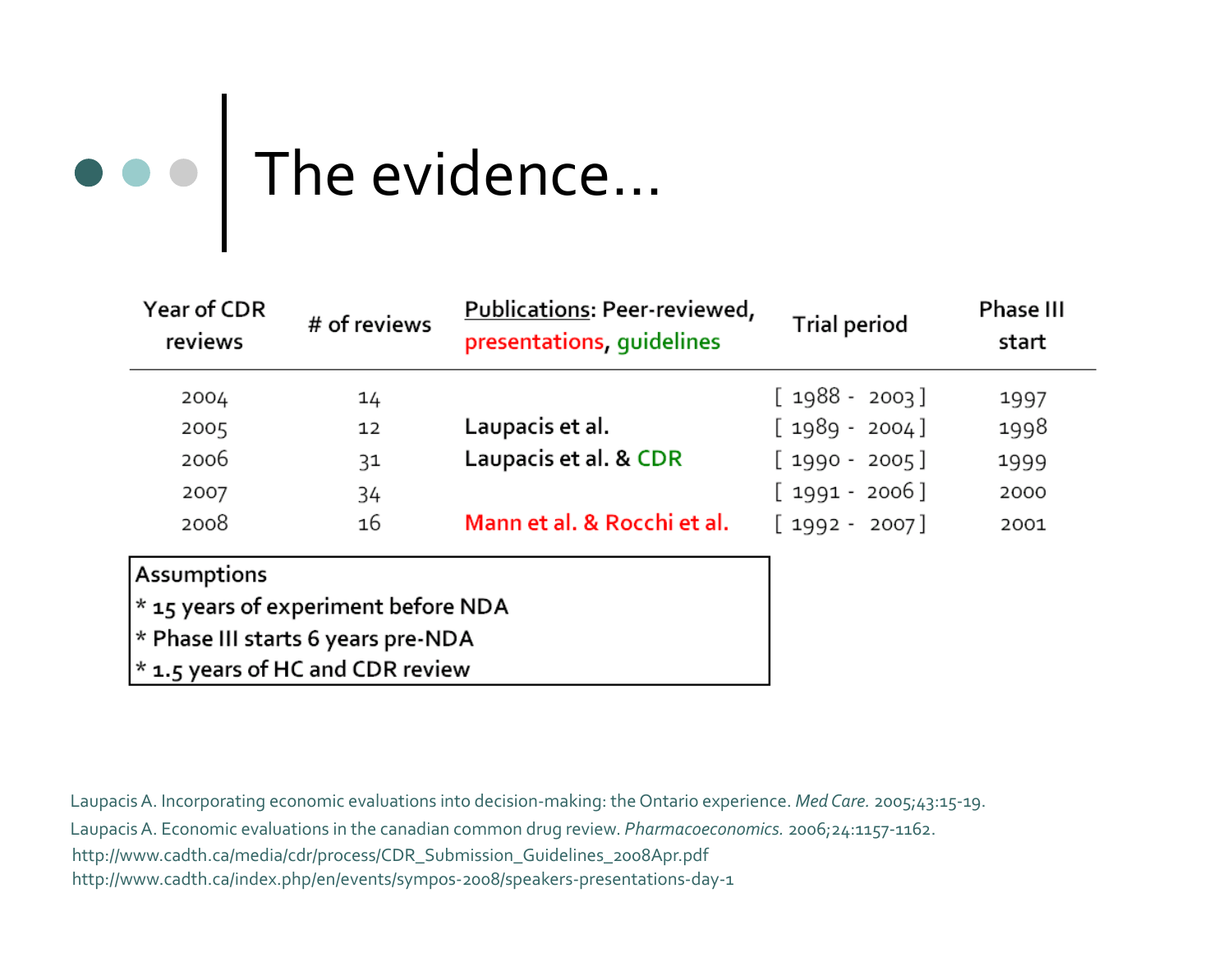## The evidence…

- **Other trial design constraints:** 
	- Ethical considerations
	- Minuscule patient populations
	- Biases and experimental rigidity in <sup>a</sup> naturalistic setting
	- Time trade off between reducing uncertainty and providing benefits to patients
	- Narrow down where the ideal level of risk benefit & C/E resides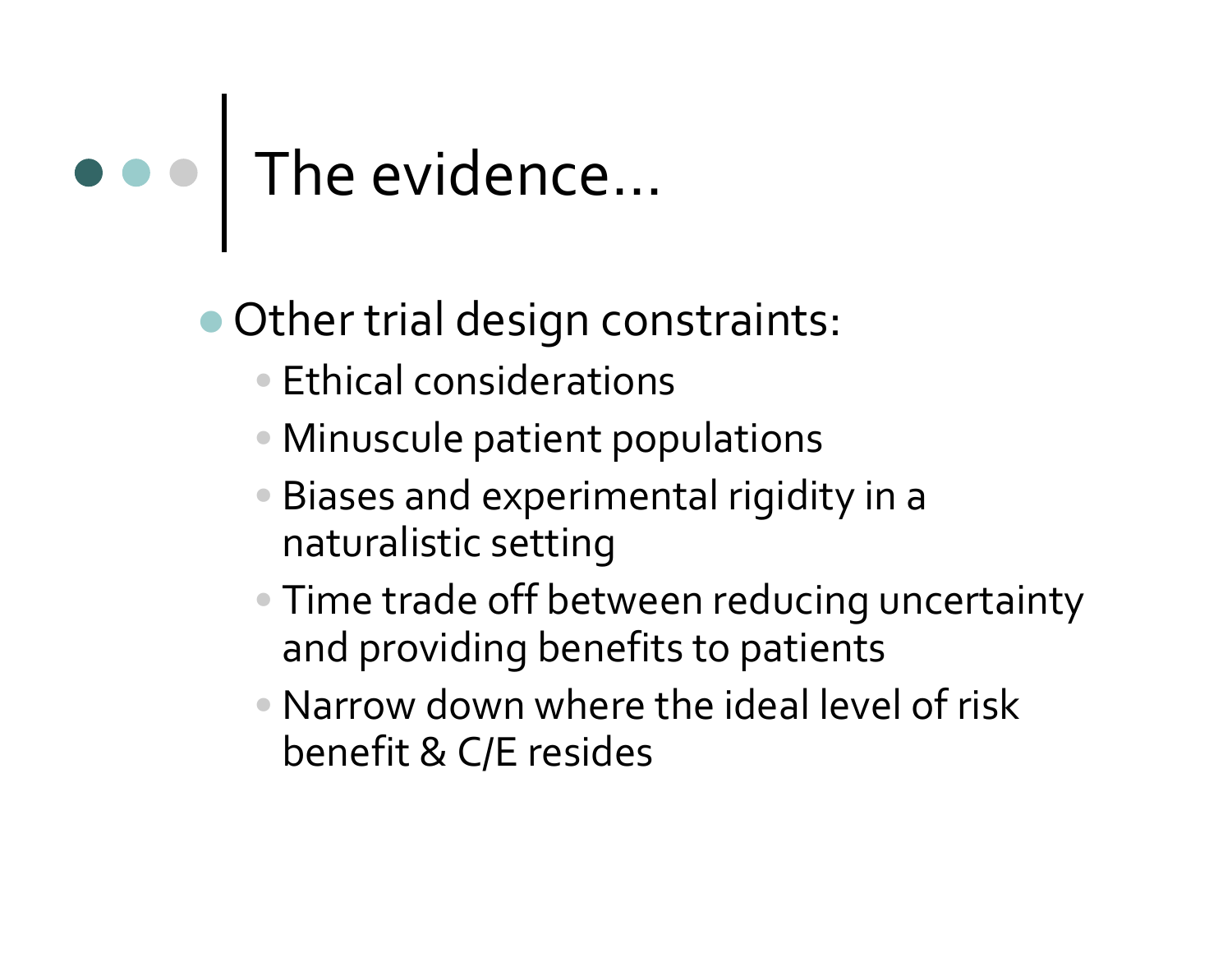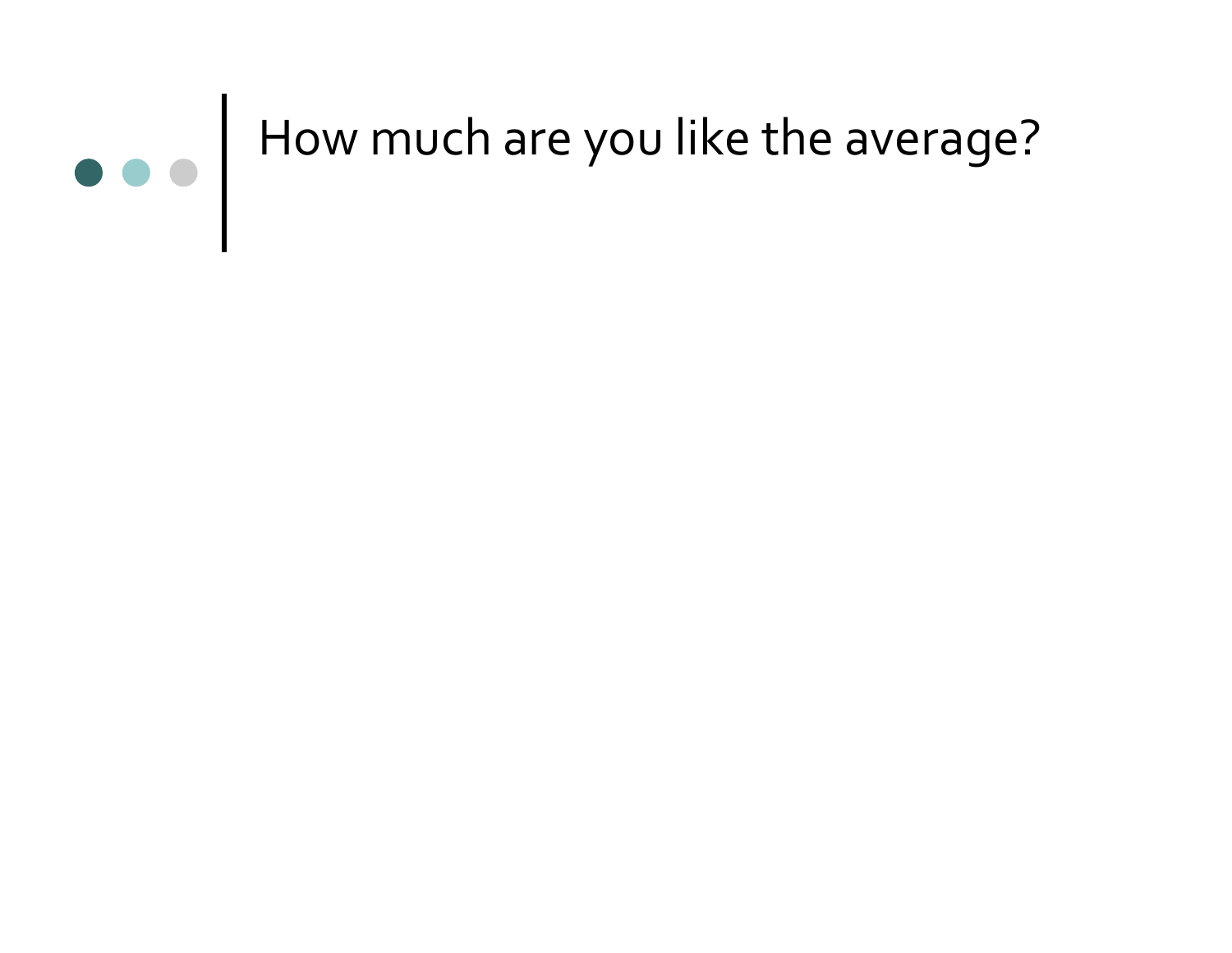#### Heterogeneity of treatment effect in  $\begin{array}{c|c} \bullet & \bullet & \bullet \\ \hline \end{array}$ the sample



Kravitz RL, Duan N, Braslow J. Evidenced‐based medicine, heterogeneity of treatment effects, and the trouble with averages. *The MilbankQuarterly*. 2004; 82: 661‐687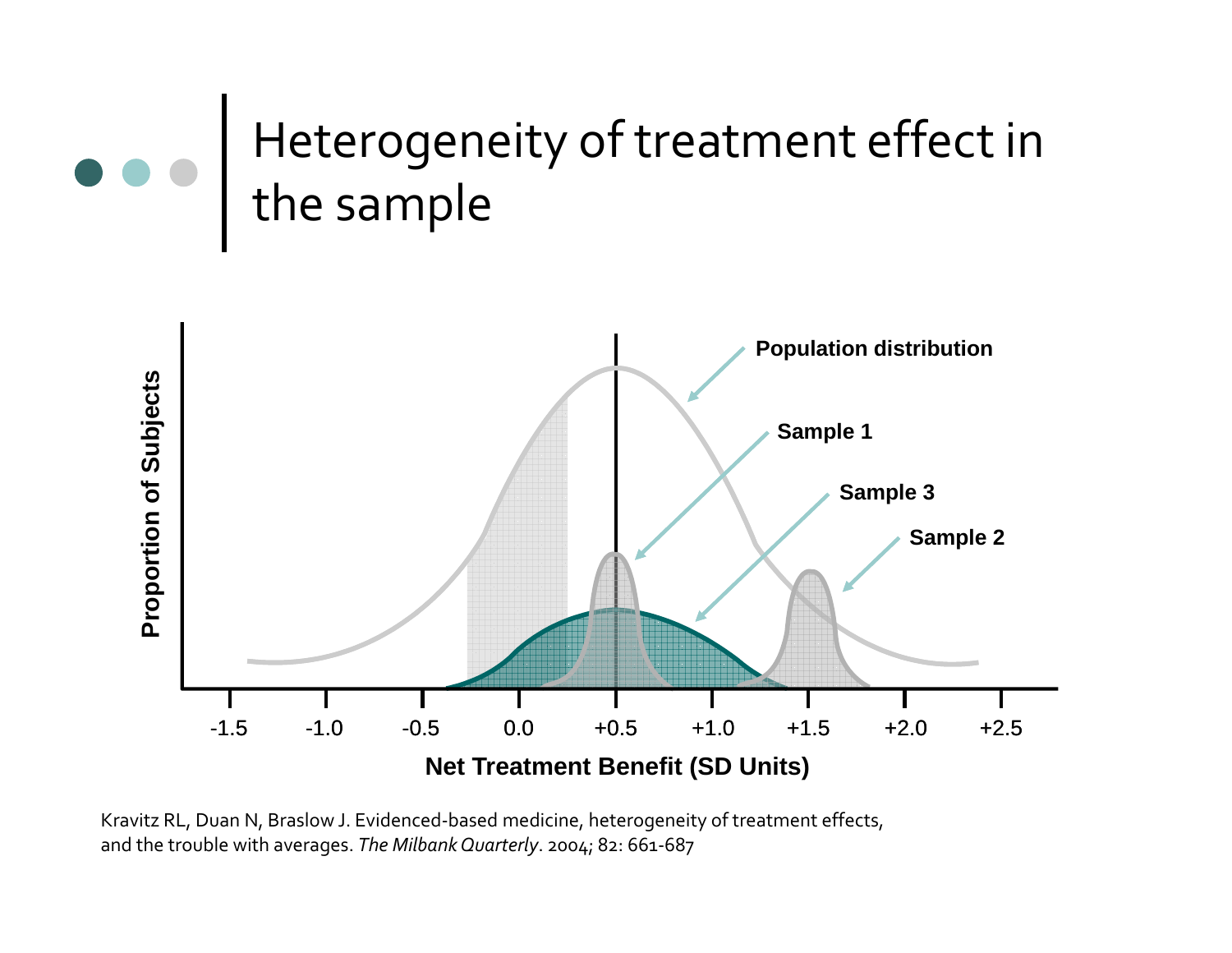#### How do we fill the evidence gap?

- | Pre‐submission guidance: realistic & reliable advice to manufacturers (as regulators do)
- | Consideration of other types of evidence & special patient populations
	- $\bullet$ Indirect comparisons in meta-analysis
	- $\bullet$ Observational studies
	- Treatment effect in sub-population
- $\bullet$  Consistency in decision making = predictability = $\,$  = reliability of return on investment
	- Multi-criteria Decision Analysis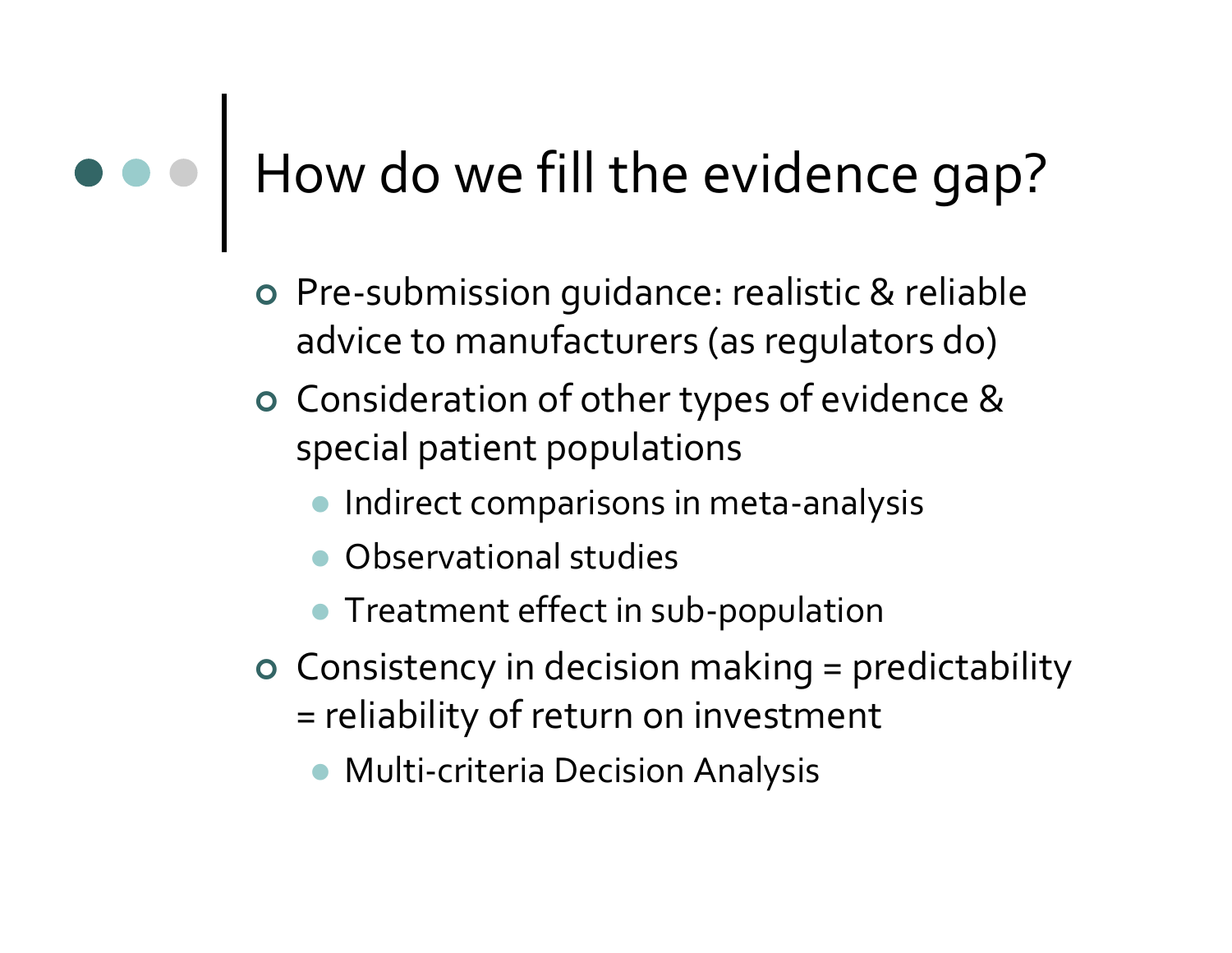

- **o** The price that we set is subject to an optimization under constraints
	- $\bullet$  The rules set by the PMPRB (CLEAR)
	- **The likelihood of achieving** success with HTA bodies and other reimbursement authorities
		- $\bullet$  CDR (UNCLEAR $\bullet$ ) = Provinces (UNCLEAR۞)
		- •● Private Sector (CLEARER♥)

| <b>Funding Source</b>                | (\$ 'million CDN) | $\frac{9}{0}$ |
|--------------------------------------|-------------------|---------------|
| <b>P/T</b> governments               | \$8,048.8         | 39%           |
| <b>Federal Programs</b>              | \$620.4           | 3%            |
| <b>WCB &amp; Social Security</b>     | \$812.2           | 4%            |
| <b>Total Public Funding</b>          | \$9,481.4         | 46%           |
| <b>Private Insurers</b>              | \$7,101.1         | 34.4%         |
| <b>Household (Out-of-</b><br>pocket) | \$4,033.6         | 19.6%         |
| <b>Total Private Sources</b>         | \$11,134.7        | 54%           |

\* Balancing Supply and Demand of Medicines: Lessons from the Canadian Experience, CADTH, July 13, 2006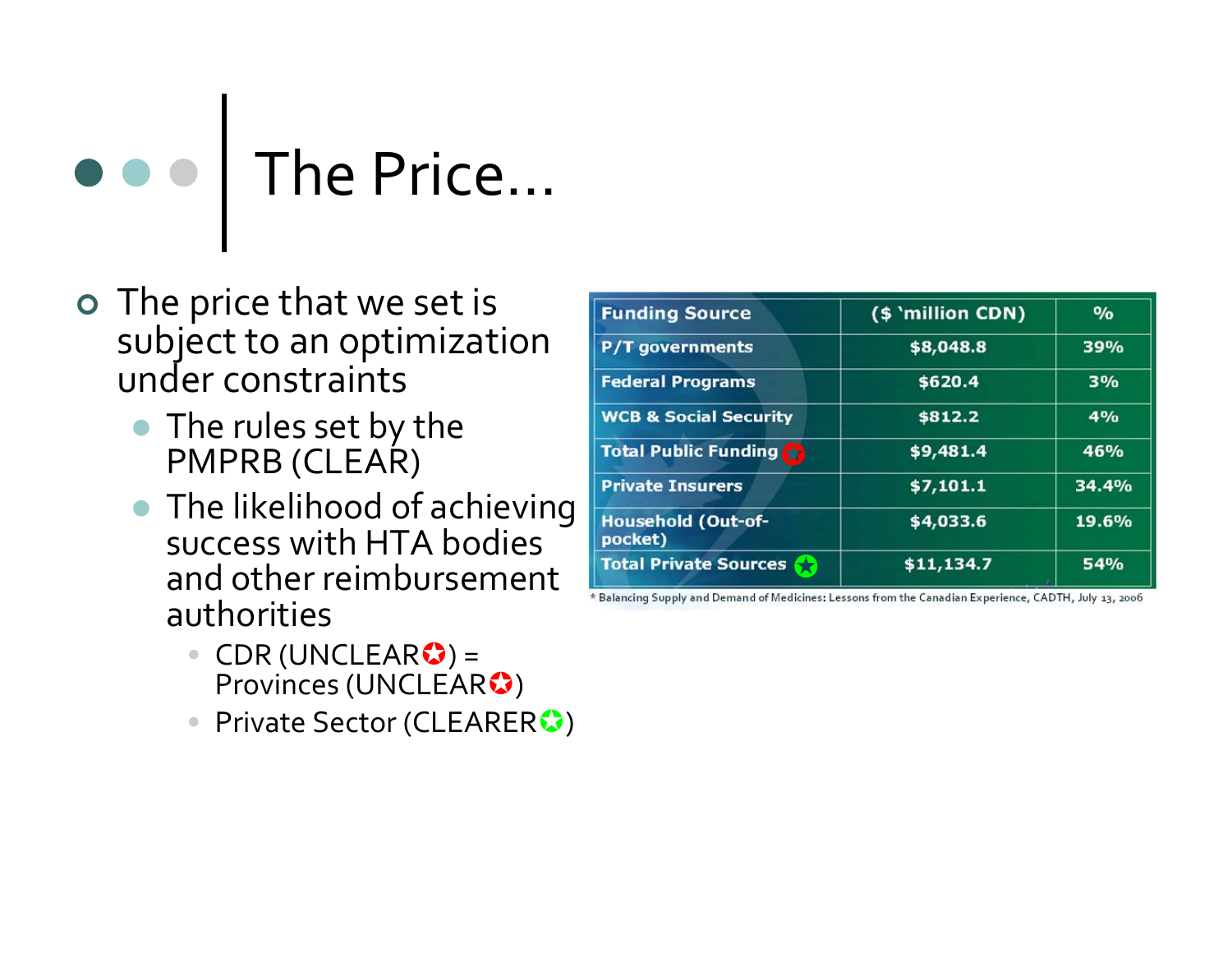

**O** A reflection of imprecise signals from CDR on its acceptability given level of data certainty – Price elasticity



- **o** How can we make the right pricing decision with informationasymmetry
- $\circ$  This dilemma  $^{\star}$ number of member plans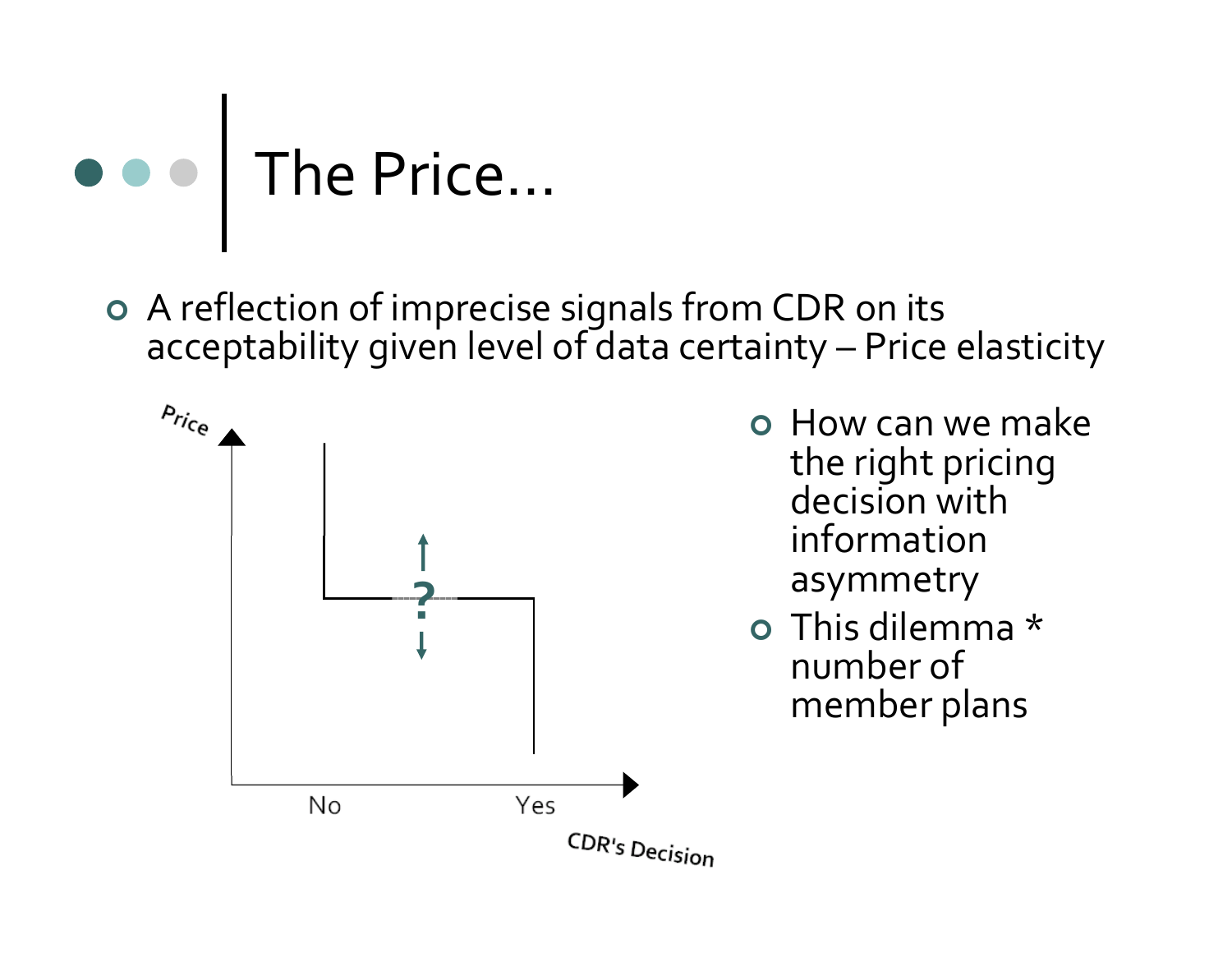

- $\bullet$  Signals need to be made clearer
	- $\bullet$  On the industry side ‐ clinical trial.gov <sup>+</sup> submission which includes unlocked copies of PE
	- $\bullet$ On the CDR side - With the current level of transparency and consistency in decision making, It is difficult for us to advocate effectively internally in the development process
		- No one can predict with enough certainty what will be acceptable to CDR
- $\bullet$  When the CDR does not say yes, the entire system is failing
	- $\bullet$  It challenges the incentives provided to innovators as it relates to building <sup>a</sup> strong knowledge based economy and bringing patient benefits
- $\bullet$  Industry produces most of the supporting evidence
	- $\bullet$  Therefore we are an important stakeholder
	- **•** Industry's R&D will continue to be driving the CDR agenda challenging the evaluation framework with different technologies in the very near future
	- $\bullet$  Therefore, the system, its principles and its values need to evolve
	- $\bullet$  We must work together to pave the way for a system of success and excellence for all parties (patients, authorities, industry, government…)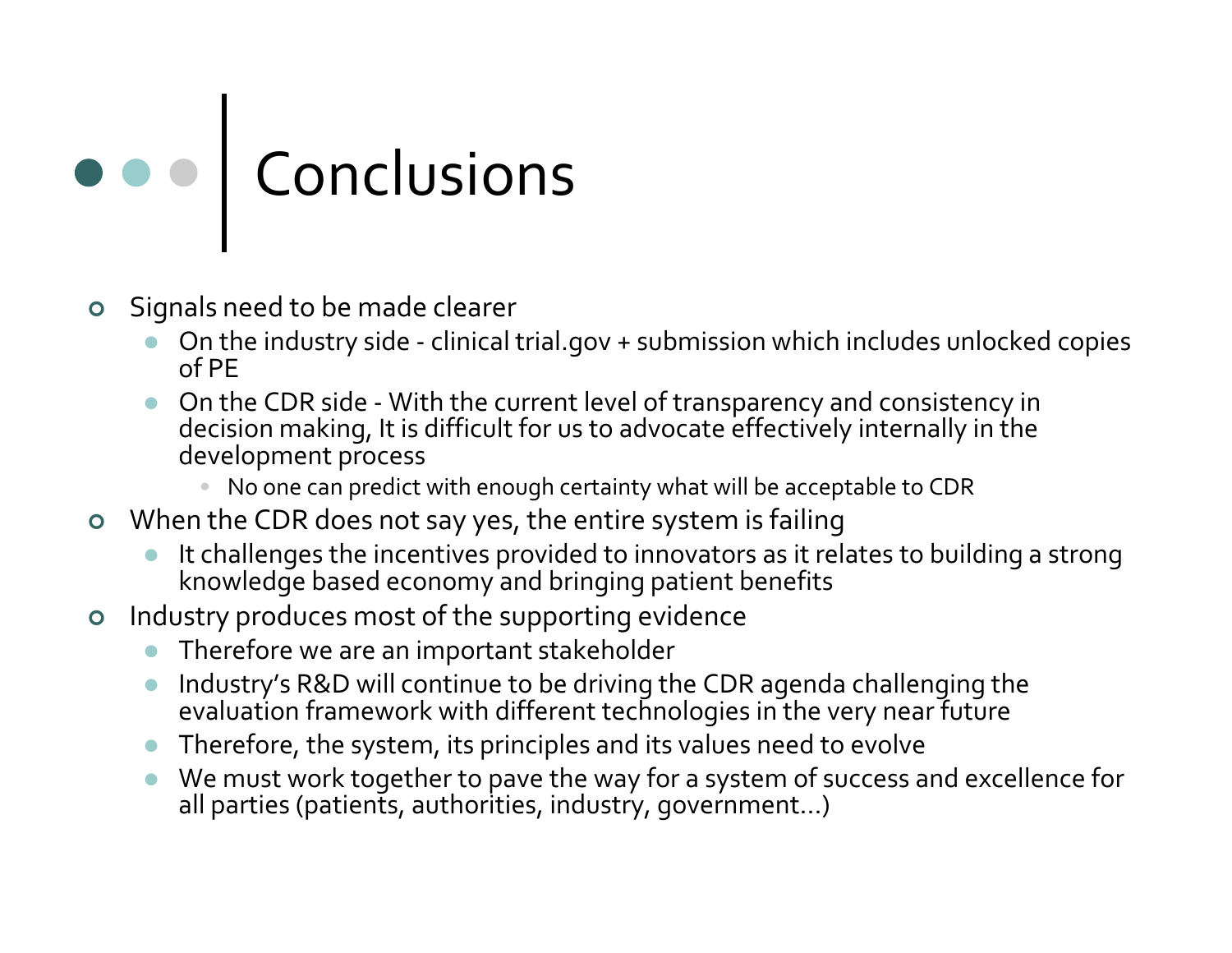